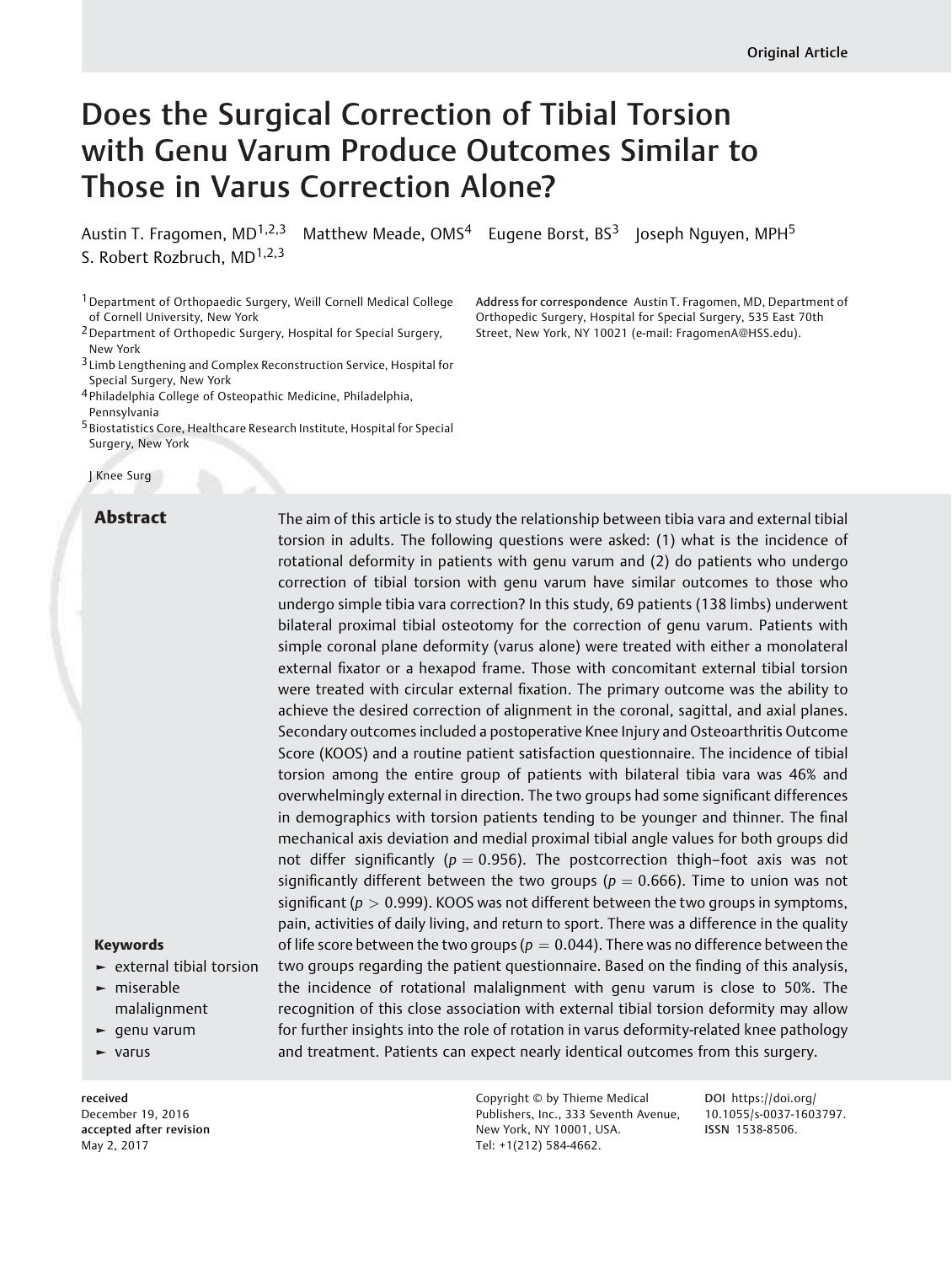Genu varum is a common malalignment that causes excessive loading of the medial compartment of the knee<sup>1</sup> and increases the incidence of arthritis.<sup>2</sup> Patients with medial compartment osteoarthritis and a medial mechanical axis deviation (MAD) have been suitable candidates for high (proximal) tibial osteotomy where both decreased knee pain and impedance of arthritic progression have been observed. $3,4$  Recently, osteotomy has been used to correct tibial deformity with great accuracy prior to the onset of knee osteoarthritis.<sup>5</sup> Proximal tibial osteotomy (PTO) improved knee pain and was thought to prevent the development of arthritis.<sup>5</sup> We have noticed in our practice that many patients who present with congenital genu varum have an associated tibial malrotation. Despite a copious amount of literature about the varus knee and successful treatments ranging from tibial osteotomy to knee replacement, little attention has been directed toward concomitant tibial torsion. In general, treatments for tibia vara are successful at restoring coronal alignment $5-7$  but ignore axial malrotation. Fouilleron et al reported on a technique to correct both varus and rotation but did not compare this to varus correction alone.<sup>8</sup> Some of the effects of external tibial torsion have been elucidated<sup>9,10</sup> but more likely exist. It is plausible that the correction of genu varum without addressing tibial torsion will lead to an inferior outcome. The aim of this article is to study the relationship between tibia vara and tibial torsion in adults and to look at treatment outcomes for both conditions. The following questions were asked: (1) what is the incidence of rotational deformity in patients who present for surgery with congenital genu varum, and what are the predictors of these deformities and (2) do patients who undergo correction of tibial torsion with genu varum have similar outcomes to those who undergo uniplanar tibia vara correction as measured through alignment, time to union, and functional outcome?

# Materials and Methods

Between the years 2003 and 2014, 69 patients (138 limbs) underwent bilateral PTO for the correction of genu varum. Demographics were recorded (►Table 1). Patients who were found to have a simple coronal plane deformity (varus alone) were treated with a monolateral external fixator and a

Table 1 Patient demographics

|                | <b>Varus</b><br>$(n = 37)$ | Varus-torsion<br>$(n = 32)$ | p-Value |
|----------------|----------------------------|-----------------------------|---------|
| Age, mean (SD) | 36.9 (10.3)                | 29.9 (9.1)                  | 0.004   |
| BMI, mean (SD) | 25.3(4.0)                  | 21.8(3.9)                   | 0.001   |
| Female         | 12 (32%)                   | 18 (56%)                    | 0.047   |
| Smokers        | 4 (11%)                    | 1(3%)                       | 0.363   |
| OA knee        | 4 (11%)                    | 2(6%)                       | 0.679   |

Abbreviations: BMI, body mass index; OA, osteoarthritis; SD, standard deviation.

hemicallotasis technique or with a circular hexapod frame for larger varus deformities. Those patients who were seen to have concomitant tibial torsion were treated with a hexapod external fixator utilizing computer-assisted deformity correction web-based software.<sup>11</sup> Both systems relied on distraction osteogenesis for deformity correction and union at the osteotomy site. All the patients were part of an Institutional Review Board (IRB) approved prospective registry. In addition, a separate IRB approval was obtained specifically for this project, and patients who were enrolled in the study were consented for a follow-up phone interview. Inclusion criteria included bilateral PTO for genu varum with or without coexisting rotational deformity, age older than 18 years, no femoral rotational deformity (anteversion/retroversion), and no history of previous tibial surgery. Patients who underwent concomitant foot and ankle surgery and unilateral surgery were excluded. Patients with advanced arthritis were excluded (only Kellgren–Lawrence grades 0–1 were included).<sup>12</sup> Patients with Blount's disease were excluded.

Outcomes were measured in several ways: the primary outcome was the ability to achieve the desired correction of alignment in the coronal and axial planes. Alignment was documented with radiographs measuring MAD as well as joint orientation angles, mechanical lateral distal femoral angle (mLDFA), medial proximal tibial angle (MPTA), and posterior proximal tibial angle (PPTA).<sup>13</sup> Axial alignment was documented using thigh–foot axis (TFA) measurement in the prone physical exam. Secondary outcomes included a postoperative Knee Injury and Osteoarthritis Outcome Score  $(KOOS)^{14}$  and a routine patient satisfaction questionnaire used in our practice. Complications were recorded. This was a level III study.

### Surgical Protocol

Patients were evaluated preoperatively through physical exam and radiographs. The examination included a prone assessment of the TFA and femoral version. TFA was measured using a goniometer and recorded for every patient (►Fig. 1A, B). A TFA of 10 to 20 was considered normal. A TFA of more than 22 or less than 0 degrees was considered abnormal and merited correction. These norms may be controversial, but these are the criteria we have used for indicating surgery and have been supported in other series.<sup>8</sup> Femoral version was measured clinically with the patient in the prone position. Patients with clinically relevant abnormal femoral version, including miserable malalignment (concomitant external tibial torsion and femoral anteversion), were excluded from this study. (If femoral version was considered relevant, then a derotational osteotomy of the femur was performed.) Radiographs included a 51-inch standing, bipedal, hip-to-ankle X-ray (►Fig. 2). MAD was measured as well as joint orientation angles mLDFA, MPTA, and PPTA (►Fig. 3). Abnormal MPTA was corrected through a tibia osteotomy. If the varus deformity lay in the femur, then the mLDFA was corrected through a femoral osteotomy and the patient was excluded from the study. The primary surgeons selected the operative treatment based on the presence or absence of an abnormal TFA. Computed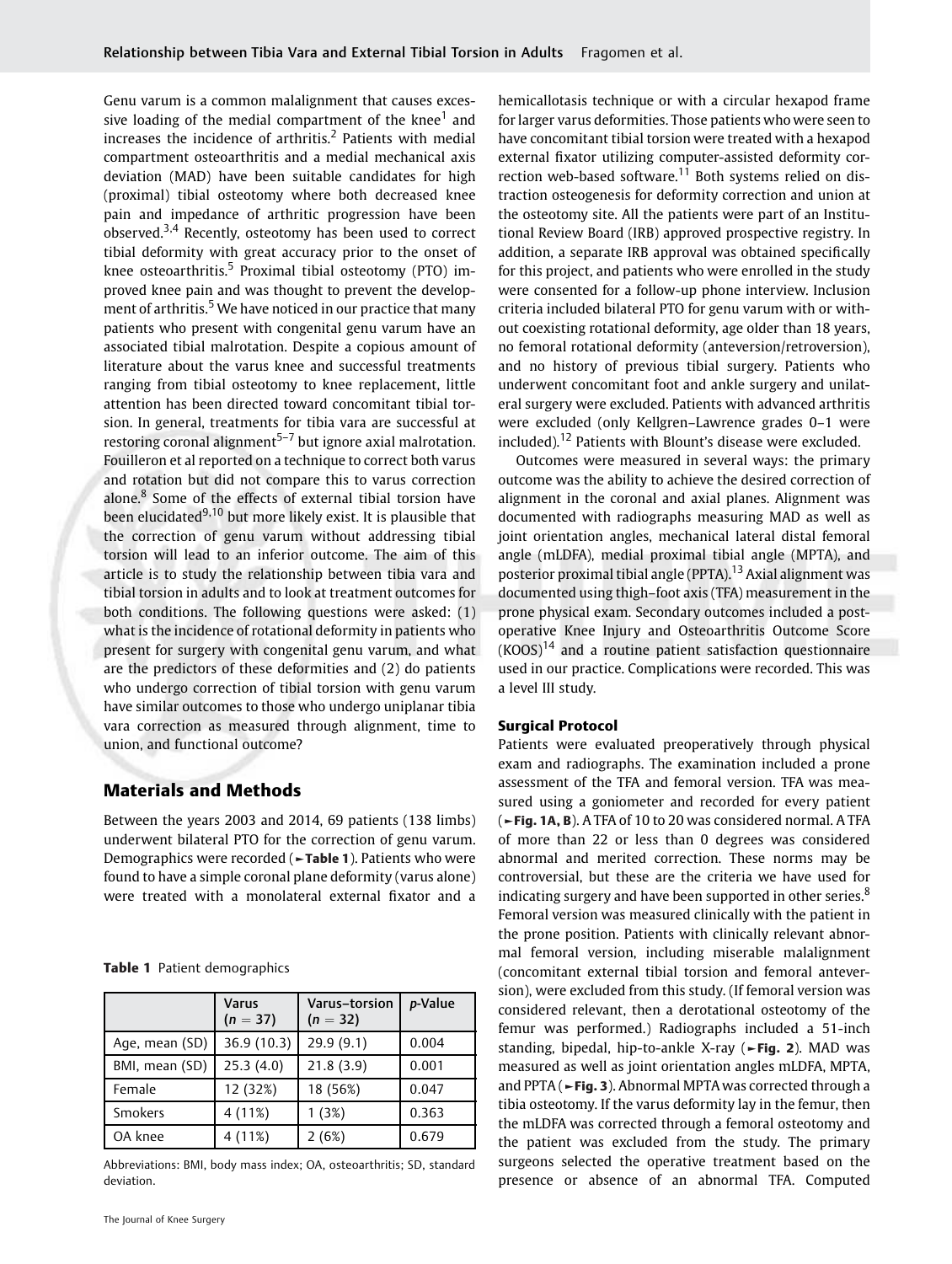



lines are seen and the deviation quantities were measured.

Fig. 1 (A) The typical squinting patella sign of external tibial torsion and genu varum is noted. (B) The TFA is measured by placing the patient prone, knees and ankles positioned 90 degrees, and then drawing a line down the thigh axis and down the axis of the foot (using the first web space) and measuring the angle created by their intersection. TFA, thigh–foot axis.

tomography (CT) version studies were obtained on some patients, but too few patients had these scans to make them useful to this study. If the patient had a normal TFA and the varus deformity was less than 12 degrees, then the surgery consisted of a partial tibial osteotomy without fibular osteotomy. The lateral cortex was left intact  $({\textcolor{red}{\succ}\mathsf{Fig. 4}})$ . A monolateral, hinged, external fixator was applied to the medial side of the tibia, and the medial cortex was gradually distracted, creating an open wedge, until the desired correction was achieved ( $\blacktriangleright$ Fig. 5A, B). If a patient had a varus deformity of more than 12 degrees, the tibial osteotomy was completed, a fibular osteotomy was made, and a circular, hexapod, external fixator was used. This algorithm has provided reliable results. $5$  The circular frame had the ability to translate the bone and had excellent control of the osteotomy for larger deformities. For patients who were seen to have both varus and tibial torsion, a complete tibial osteotomy was created also using a multiple drill hole and osteotome technique (►Fig. 6A–C). A fibular osteotomy was used to allow for rotational movement of the fibula without stressing the distal or proximal syndesmosis. An oblique fibular osteotomy was made using an oscillating saw ( $\blacktriangleright$ Fig. 6D). For large rotational deformities ( $>$  30 degrees), a syndesmotic screw was used to protect the ankle even though the fibula was osteotomized. Half pins were 6 mm and hydroxyapatite coated. No acute correction was performed in the operating room. The true apex of the axial deformity is not known. Instead, the apex of the varus deformity was used for both corrections. All osteotomies were made just distal to the insertion of the patellar tendon on the tibial tubercle ( $\blacktriangleright$ Fig. 6C).

Patients received thromboprophylaxis and pin care starting postoperative day (POD) 2. Patients were taught to adjust the external fixator while in the hospital. Frame adjustments were started on POD 7. Patients followed up in the office at 2-week intervals for X-rays to measure alignment (►Fig. 7).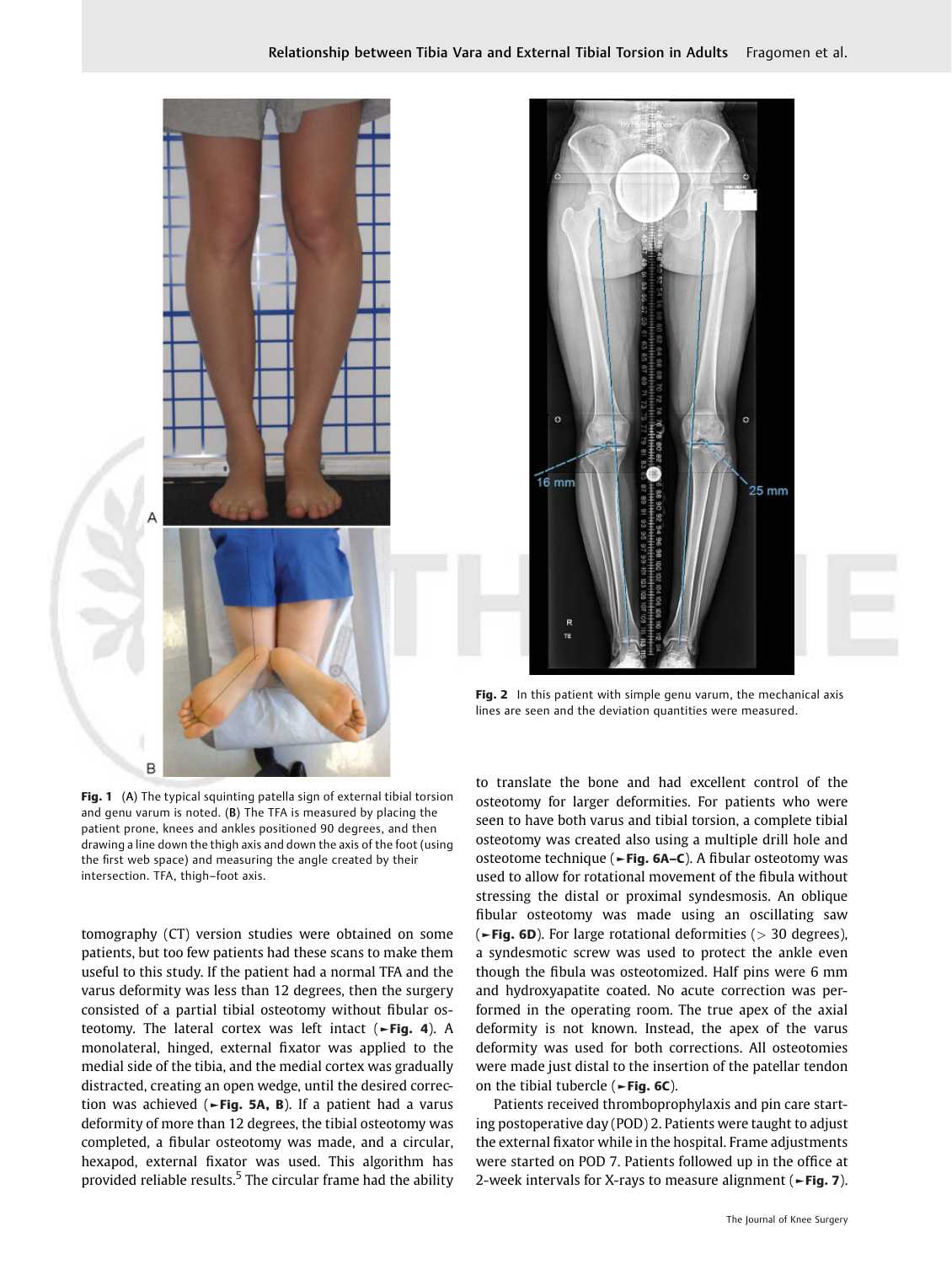

Fig. 3 The medial proximal tibial angles are shown here in the same patient seen in ►Fig. 2.

As these patients had no intra-articular deformity, the desired correction was a mechanical axis of zero. The MPTA was corrected until the MAD was 0 mm on a long, standing radiograph; there was no ideal target value for the MPTA. Once the desired alignment was obtained, the frame adjustments were stopped and consolidation progress was followed up at monthly intervals ( $\blacktriangleright$ Fig. 8A–C). The external fixators were removed in the operating room under intravenous sedation.

#### Statistical Analysis

Statistical analysis comprised reporting of means and standard deviations for continuous variables and frequencies and percentages for discrete variables of the study population. Shapiro–Wilks' tests were used to confirm the continuous variables did not meet the assumption of normality. There-



Fig. 4 This intraoperative fluoroshot shows the partial tibial osteotomy with an intact lateral cortex.

fore, nonparametric Mann–Whitney's U tests were used to evaluate differences in the continuous variables. Chi-square and Fisher's exact tests were used to evaluate associations between categorical variables between the study groups. Full-factorial generalized linear models were used to evaluate the differences in various radiographic measures between the genu varum patients and those with genu varum and tibial torsion. One-sample t-tests were used to compare the postoperative MAD and TFA values against a desired postoperative target of 0 mm and 15 degrees in MAD and TFA, respectively. Statistical significance was set to  $p \leq 0.05$ , and all analyses were performed using SPSS version 22.0 (IBM Corp.).

## Results

In this study, 69 patients (138 limbs) were studied with an average follow-up of 78 months (range: 24–168). The mean age was 33.6 years, and body mass index (BMI) was 23.7. There were 30 females and 39 males. The mean MAD went from 26.3 mm medial (range: 6–88 mm medial) preoperative to 2.4 mm medial (range: 17 lateral–13 medial) postoperative ( $p = 0.0001$ ). These outcome measurements were then analyzed for each group ( $\blacktriangleright$ Table 2). Of the 69 patients (138 limbs) who presented with varus deformity, 32 were found to have a concomitant tibial torsional deformity (varus–torsion). The incidence of tibial torsion among the entire group of patients with bilateral congenital tibia vara was 46%. Patients with simple varus deformity ( $n = 37$ ) were corrected with a monolateral frame or a hexapod frame, and those with varus and torsion ( $n = 32$ ) were corrected with a hexapod circular external fixator as per surgical protocol. The two groups had some significant differences in demographics with torsion patients tending to be younger, female, and with a lower BMI ( $\neg$ Table 1). A multivariable logistic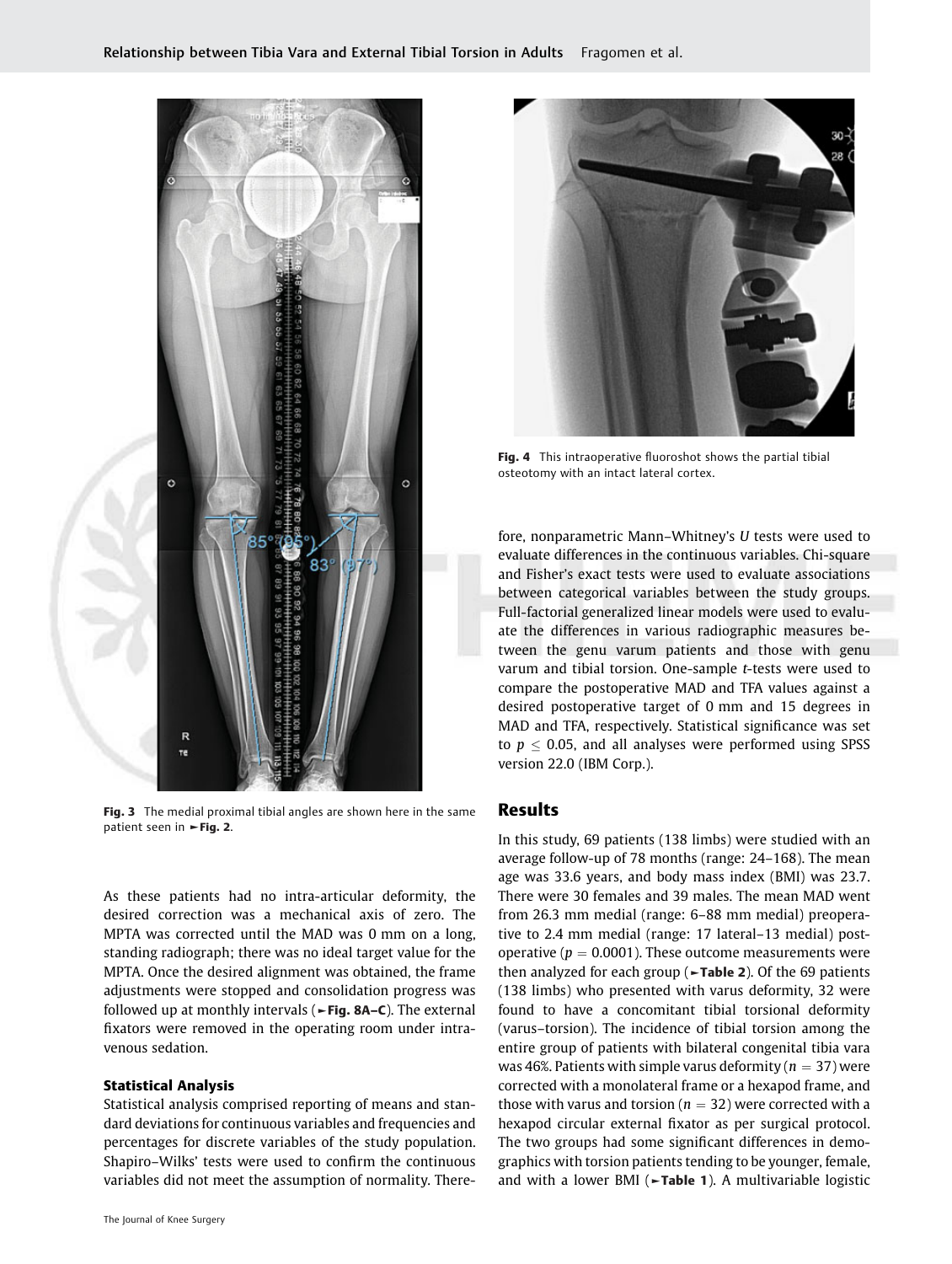

Fig. 5 (A) In the same patient seen in ►Fig. 2, the gradual correction has been completed, and the mechanical axis is ideal. Note that in this patient, a slight valgus overcorrection of the tibia was performed to compensate for a mild femoral varus deformity. The resulting mildly varus joint line is thought to be cartilage safe although there is no data to confirm this. (B) The contralateral side was treated in a similar fashion with the final alignment film shown.

regression analysis was performed using all variables. Being female did not predict presentation with varus–torsion after adjusting for all other factors. Lower BMI was found to be a significant risk factor for presenting with a varus–torsion deformity. BMI of more than 30 was input as a discrete variable, and the effect was no longer significant; however, increasing age did become a significant factor against presenting with varus–torsion with each additional year in age associated with a 7% decreased risk of presenting with an associated torsional deformity.

Pre- and postoperative MAD, MPTA, PPTA, and TFA were analyzed in both groups ( $\blacktriangleright$ Tables 2–4). Each group had a significant change in MAD and MPTA ( $p < 0.001$ ). The final MAD and MPTA values for both groups were within normal and did not differ significantly ( $p = 0.890$  and 0.554, respectively). The pre- and post-PPTA values were similar ( $\blacktriangleright$ Table 2) in both groups. The average preoperative TFA was quite different between the two groups. The varus– torsion group consisted of two patients with internal torsion (average: 7.5 degrees; range: 5–10 degrees internal) and 30 with external torsion (average: 30.6 degrees; range: 22–45 degrees external). Although the change in TFA before and after surgery in the torsion group was significant ( $p < 0.001$ ), the postcorrection TFA was not significantly different between the two groups ( $p = 0.666$ ). The ideal target values for MAD and TFA were compared with final values obtained in both groups (►Table 3). Although the two groups showed no significant difference in final values for MAD and TFA, the difference between the target value for MAD and the MAD achieved was significant in both groups. The ability to achieve the target rotational correction was also significant in the torsion group. These statistical findings suggest precision without accuracy in these techniques but ignore the clinical implications.

Time to union, as measured by the time in the frame, for the entire cohort was 105 days. Union was achieved in the varus group in 105 days and in the torsion group in 103 days. This was not significant ( $p > 0.999$ ). Patients in the varus group were treated with either a monolateral or hexapod frame. To further understand this relationship between the effect of the hexapod frame and the monolateral frame, the varus-alone group was broken into two groups based on the type of external fixator used (and therefore magnitude of deformity) (►Table 4). The groups differed significantly in age and preoperative MAD with patients who had larger varus deformities presenting at younger ages. The final MAD and PPTA were similar. The time in frame was significantly longer for the hexapod group despite a younger mean age.

The KOOS was not different between the varus–torsion and the varus-alone groups in symptoms, pain, activities of daily living (ADLs), and return to sport (►Table 5). There was a difference in the quality of life score between the two groups ( $p = 0.021$ ). There was no difference between the two groups regarding the routine follow-up, limb deformity, and patient satisfaction questionnaire (►Table 5).

Complications were recorded (►Table 6). One patient in the varus–torsion group had a compartment syndrome which occurred on POD 2 and was treated emergently with anterior–lateral fasciotomy and peroneal nerve decompression. She healed without further complication. Her contralateral tibia surgery was performed with a prophylactic percutaneous fasciotomy, and her postoperative course was uncomplicated. One patient in the varus–torsion group had a venous thrombus in the popliteal vein discovered 10 days after surgery despite prophylaxis with aspirin 325 mg twice daily. She received a 3-month treatment with low-molecular-weight heparin and the clot resolved. For her contralateral side surgery, she received prophylactic enoxaparin 40 mg once daily for 6 weeks postsurgery. One patient in the varus group experienced a mild knee twisting injury several months after frame removal and required an arthroscopic partial medial meniscectomy. There was one case of peroneal nerve entrapment at the fibular neck in the varus–torsion group in one limb only. It was discovered 1 year after surgery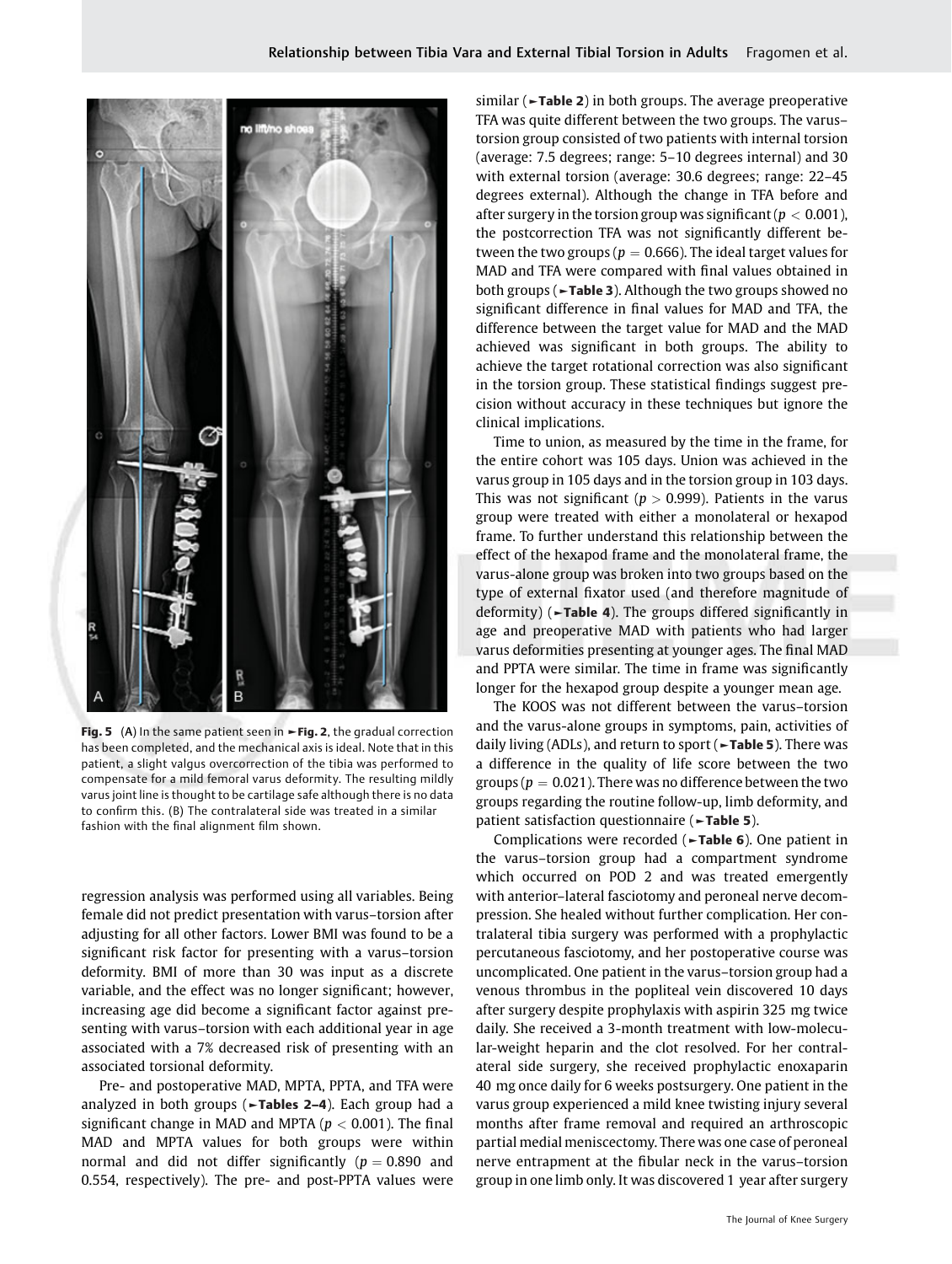

Fig. 6 (A) Continuing with the patient shown in ►Fig. 1, the joint orientation angles are measured demonstrating abnormal MPTA and normal mLDFA. Note the external rotation of the ankles with the patellas pointing forward. (B) The intraoperative fluoroshot shows an AP of the completed osteotomy. (C) The lateral of the same surgery shows the osteotomy with some comminution which had no impact on the outcome. Her PPTA was 75 degrees and her knee came to full extension; therefore, the tibial slope was not altered. (D) This radiograph of the same patient demonstrates the oblique fibular osteotomy made in the mid-diaphysis where the surgery is technically simplified due to less soft tissue. AP, anteroposterior; mLDFA, mechanical lateral distal femoral angle; MPTA, medial proximal tibial angle; PPTA, posterior proximal tibial angle.

and was without sensory or motor changes clinically. The patient felt the leg was clumsy and nerve conduction study showed mild conduction velocity slowing across the fibular neck without motor changes on electromyography. A common peroneal nerve decompression relieved the symptoms completely. Pin infections are ubiquitous in limb deformity surgery with external fixation and are not considered true complications. This retrospective series did not provide adequate documentation of pin infections, and no statement can be made comparing the two groups.

## **Discussion**

The surgical correction of tibia vara is successful at establishing normal limb alignment and can be accomplished with various techniques.15,16 Excellent results have been obtained for tibia deformity correction using circular fixation.<sup>11,17-19</sup> It has been suggested that the optimal technique for varus correction could be determined by considering total angular deformity: varus deformities of 12 degrees or less could be addressed with a simple hinged monolateral external fixator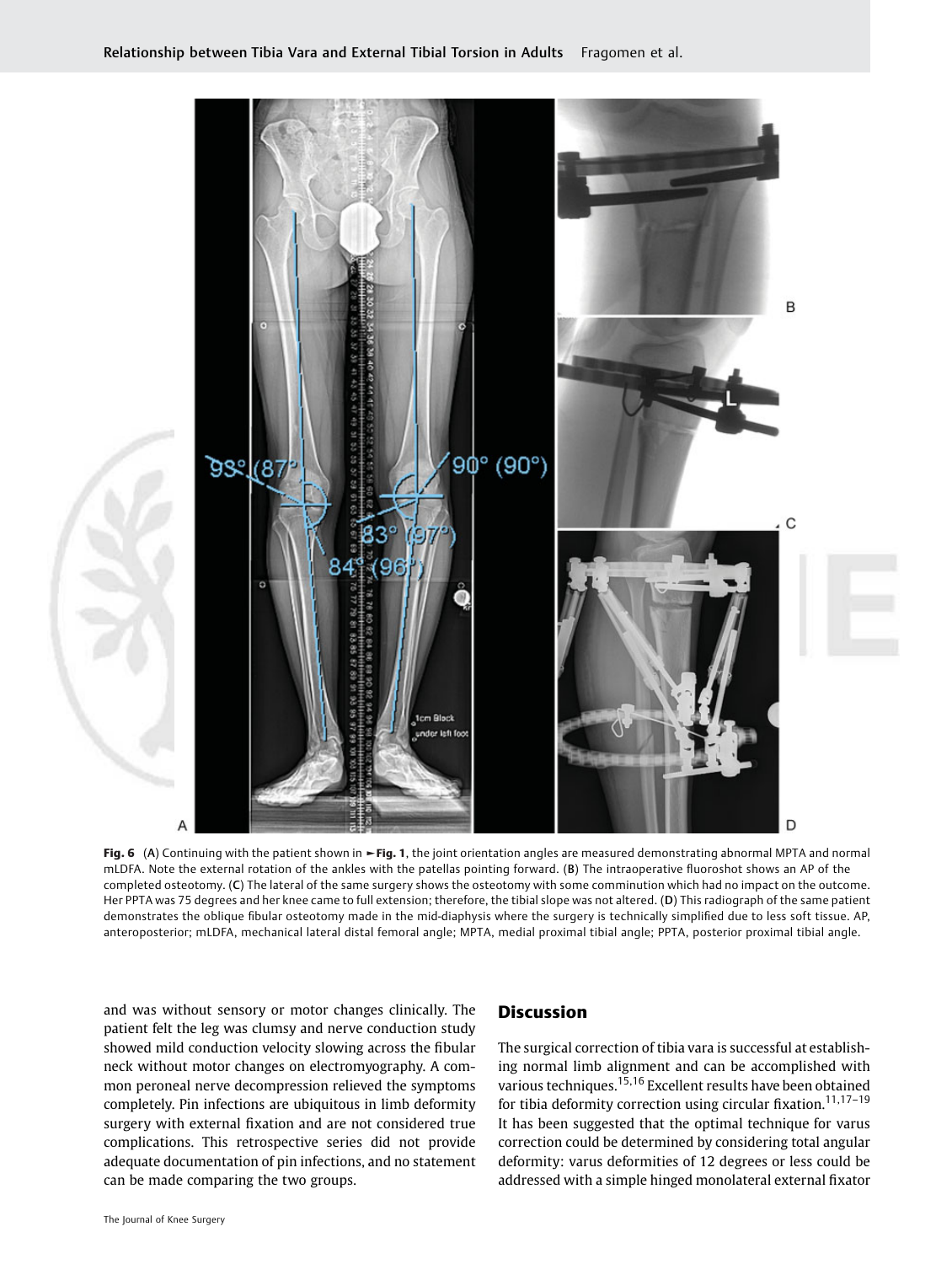

Fig. 7 The same patient as in ►Fig. 1 is seen after completing treatment with ideal alignment. A TFA is measured after completion of the adjustment period to ensure that the desired rotational alignment has been achieved. TFA, thigh–foot axis.

(or internal plate), and a varus of more than 12 degrees required circular fixation for accurate and stable correction.<sup>5</sup> In these previous studies, the coincidence of tibial torsion was not illustrated. The current article aims to draw attention to the association between tibial torsion and non-Blount's tibia vara in adults and further seeks to assess postsurgical outcomes of these patients with more complex deformity when compared with varus malalignment alone.

The incidence of tibial torsion in conjunction with tibial varus in our patient cohort was 46%. We suspect that this strong association between varus and rotation is pervasive through all patient populations. Although there is a large body of literature dedicated to varus knee deformity,<sup>3,4,7,15,16</sup> very few studies have focused on rotational deformity with varus.20,21 Berard et al studied eight patients with a combination of congenital tibia vara and external tibial torsion both corrected with a PTO. Seven of the eight patients were female with ages between 20 and 38 years. The average amount of rotational correction was  $\sim$ 17 degrees through an infratubercle osteotomy. All of these osteotomies healed well without complications.<sup>20</sup> Potentially, half of the patients who undergo surgical correction of genu varum today have a coexisting rotational deformity that was ignored. Our findings suggest that the vast majority of these rotational deformities are external in nature. Internal tibial torsion is often associated with varus, but external torsion is a less commonly known comorbidity. There was a large female contingency in the varus–torsion cohort which raises the question of whether this external torsion deformity is more prevalent in women. After an exhaustive literature search, we were unable to find any article commenting on tibial torsion and gender. The current study documents a trend toward a higher incidence of external tibial torsion in women. It also shows a need for further study to establish "normal" tibial alignment in men and women. Lower BMI was found to be a risk factor for varus with torsion. When BMI of more than 30 was input into the multivariable regression analysis, age became a significant risk factor for varus with torsion with younger patients presenting with this combined deformity and older patients presenting with varus-alone deformity. Neither analysis showed sex to be a significant predictor of deformity type. The clinical utility of these findings is not readily identifiable other than to imply that orthopaedic surgeons need to measure TFA in all patients with bilateral genu varum and particularly in those who present with lower BMIs and at younger ages. We cannot make the statement that varus–torsion deformity is more painful than varus-alone deformity as we have no preoperative KOOSs, but this may be why the varus–torsion patients present at a younger age.

What is not known is how the long-term outcomes compare for patients who undergo correction of the rotational deformity at the time of genu varum correction versus those operated cases with the same deformity in whom the rotation was not addressed. Theoretically, the persistence of rotational deformity will continue to exert abnormal torque through the knee predisposing the patient to an increased risk for patella femoral pain, ligament injury, meniscal tears, and cartilage shear stresses.  $8,9,22,23$  We observed that before surgery, some of these varus external rotation patients walk with a normal foot progression angle (FPA) and internal rotation of the knee, while others walk with an external FPA and normal axial rotation of the knee. The presence of uncorrected rotational deformity after total knee replacement may also exert abnormal stresses on the implant shortening its lifespan. This review brings to light the need for different treatment algorithms based on the presence or absence of tibial rotational deformity. In our experience, circular fixation is ideal in correcting both rotation and varus of the tibia. In this series, simple varus deformity less than 12 degrees was corrected with a monolateral external fixator. All of these fixators may help prevent the introduction of rotational deformity that can occur during open osteotomy with internal fixation.

Patients who undergo treatment of tibial torsion with genu varum have similar outcomes to those who undergo correction of simple tibia vara alone. There was no significant difference in final MAD, MPTA, PPTA, and TFA between the two groups. Both groups had excellent corrections of varus deformity. There was no significant difference in time to union between the groups. Despite a longer adjustment period, twisting of the periosteum, and adding mild additional length to run the programs, the hexapod treated varus–torsion group healed in the same time period as the opening wedge varus correction cohort. Perhaps, the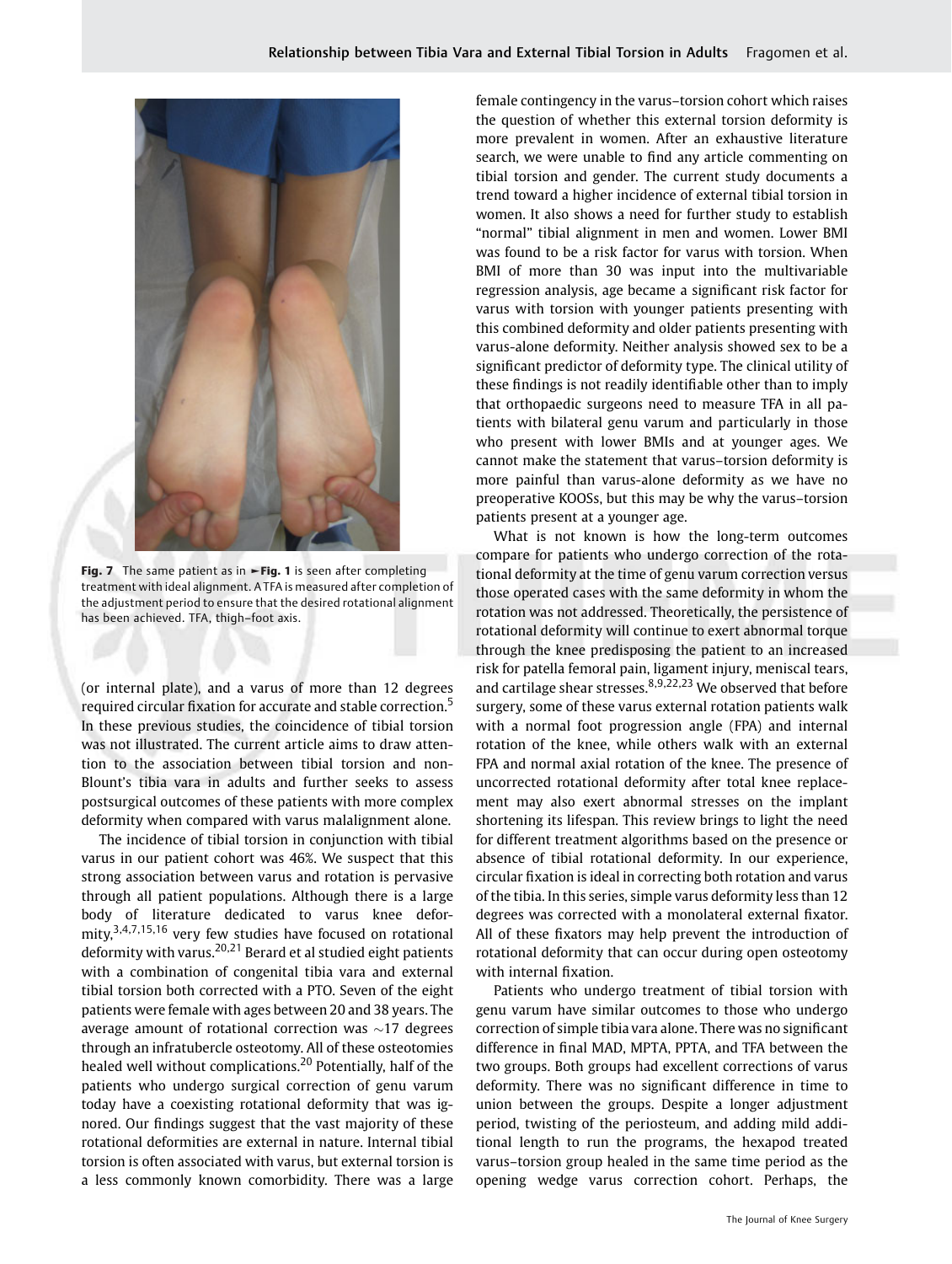

Fig. 8 (A) Final coronal alignment is checked with a standing radiograph. The MAD is shown. (B) In the same patient seen in ►Fig. 1, the final alignment is checked and compared with the contralateral side to ensure symmetry. (C) The sagittal alignment cannot be ignored when performing a complete osteotomy and rotational correction. The adjustments could cause flexion of the proximal tibia, for example. Close attention must be paid to the lateral X-ray at the end of the adjustment period to ensure that no sagittal deformity has been introduced. In this case, the patient had full knee extension and her posterior tibial angle of 78 degrees was maintained. MAD, mechanical axis deviation.

|                   | Preoperative, mean (SD) |                                                                                         | p-Value | Postoperative, mean (SD) |                                                          | p-Value |
|-------------------|-------------------------|-----------------------------------------------------------------------------------------|---------|--------------------------|----------------------------------------------------------|---------|
|                   | Var                     | <b>Var-Tor</b>                                                                          |         | Var                      | Var-Tor                                                  |         |
| MPTA (deg)        | 80.9(7.9)               | 80.3(8.9)                                                                               | 0.472   | 87.8(2.0)                | 87.2(1.8)                                                | 0.554   |
| MAD medial (mm)   | 26.7(9.9)               | 25.8 (14.0)                                                                             | 0.551   | 2.3(3.6)                 | 2.4(3.3)                                                 | 0.890   |
| PPTA (deg)        | 79.2 (3.4)              | 78.6 (2.6)                                                                              | 0.293   | 79.2 (3.4)               | 79.5(2.5)                                                | 0.604   |
| TFA (deg)         | 17.7(5.0)               | 30.6(10.1)<br>(22-45 external<br>torsion range)<br>7.5 (5-10 internal<br>torsion range) | < 0.001 | 15.0(5.0)                | 13.5 (3.0) (both<br>external and in-<br>ternal patients) | 0.666   |
| Time in frame (d) |                         |                                                                                         |         | 104.6 (23.2)             | 103.2(22.1)                                              | > 0.999 |

#### Table 2 Primary outcomes

Abbreviations: MAD, mechanical axis deviation; MPTA, medial proximal tibial angle; PPTA, posterior proximal tibial angle; SD, standard deviation; TFA, thigh–foot axis; Var, varus-alone; Var Tor, varus–torsion.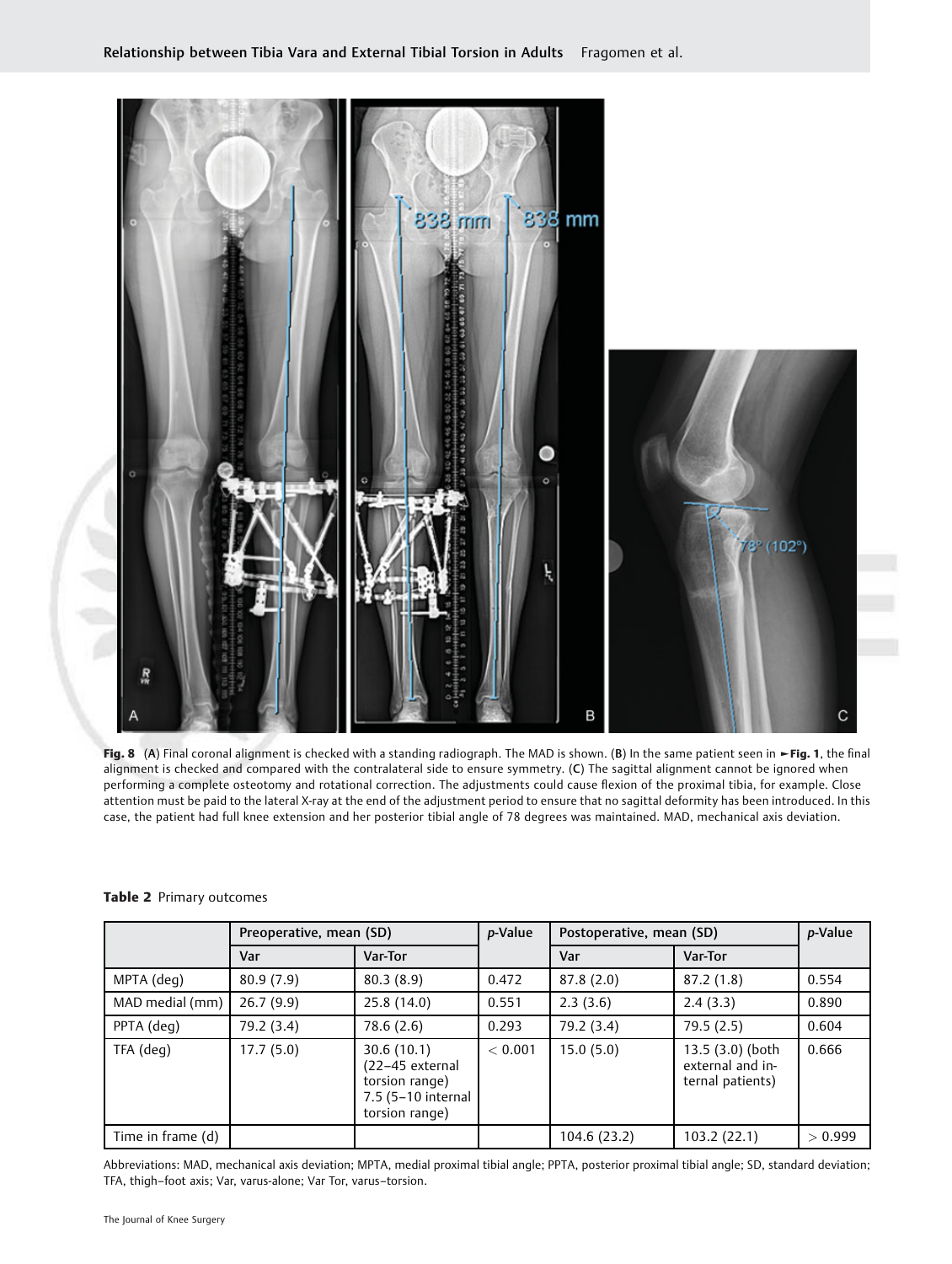#### Table 3 Target alignment accuracy

|                                                                                         | Varus                 | <b>Varus-torsion</b>  |
|-----------------------------------------------------------------------------------------|-----------------------|-----------------------|
| Target MAD                                                                              |                       |                       |
| Difference between<br>postoperative MAD<br>and target MAD (mm)<br>(absolute value) (SD) | 2.4(3.7)<br>p < 0.001 | 2.2(3.2)<br>p < 0.001 |
| Target TFA (deg)                                                                        | 15                    | 15                    |
| Difference between<br>postoperative TFA and<br>target TFA (deg)<br>(absolute value)     | p > 0.999             | 1.5<br>$= 0.023$      |

Abbreviations: MAD, mechanical axis deviation; SD, standard deviation; TFA, thigh–foot axis.

younger age of the varus–torsion patients offsets the increased osseous trauma resulting in no increase in healing time. In both groups, the PTO site healed predictably and quickly. The accuracy of the deformity correction regardless of technique was clinically excellent: the MAD was an average of 2.4 or 2.2 mm away from the target of 0 mm in the varus and varus–torsion cohorts, respectively. The TFA was an average of 1.5 degrees off from the target of 15 degrees after rotational correction. Although these results were found to be significant deviations from the target alignment, they are clinically very accurate and support the power of postoperative adjustability that external fixation provides.

When subanalyzing the varus-alone group and comparing patients who had hexapod fixation for larger deformity and monolateral fixation for smaller deformity, both frames were able to correct the coronal plane deformity with high clinical accuracy (within  $<$  3 mm of the MAD goal) without adversely affecting the sagittal plane alignment. The time required for union was significantly different between the subgroups with more time needed for healing the hexapod patients (116 vs. 98 days). This makes sense given the larger deformities corrected, need for complete tibial osteotomy, and need for fibular osteotomy. The varus–torsion cohort had healing times intermediate between the two varus-alone groups (103 days). The patients with torsion were slightly

| <b>KOOS</b><br>$(0-100 \text{ scale})$ | Var<br>(mean) (SD) | Var-Tor<br>(mean) (SD) | p-Value |  |
|----------------------------------------|--------------------|------------------------|---------|--|
| Symptoms                               | 92.7(9.9)          | 91.7(9.5)              | 0.756   |  |
| Pain                                   | 95.2(7.6)          | 93.3(7.8)              | 0.440   |  |
| <b>ADL</b>                             | 98.2(5.1)          | 97.2(3.9)              | 0.505   |  |
| Sport                                  | 91.0 (13.6)        | 84.3 (20.8)            | 0.211   |  |
| OoL                                    | 88.0 (14.5)        | 75.8 (25.3)            | 0.044   |  |
| <b>LLCRS</b> questionnaire             |                    |                        |         |  |
| Question                               | Var                | Var-Tor                | p-Value |  |
| Confidence (n) (%)                     | 21 (84%)           | 15 (94%)               | 0.682   |  |
| knee pain $(n)$ $(\%)$                 | 25 (100%)          | 15 (94%)               | 0.781   |  |
| Knee function $(n)$ $(\%)$             | 24 (96%)           | 16 (100%)              | > 0.999 |  |
| Fixator $(n)$ $(\%)$                   | 23 (92%)           | 13 (81%)               | 0.581   |  |
| Worthwhile (n) (%)                     | 25 (100%)          | 15 (94%)               | 0.781   |  |

Table 5 Functional outcomes

Abbreviations: ADL, activities of daily living; KOOS, Knee injury and Osteoarthritis Outcome Score; LLCRS, Limb Lengthening Complex Reconstruction Service; QoL, quality of life; SD, standard deviation; Var, varus-alone; Var Tor, varus–torsion.

Note: Number of patients who "somewhat" or "definitely" agreed, and percentage of people who "somewhat" or "definitely" agreed.

younger and would be expected to heal faster than the varusalone hexapod patients. The intact lateral cortex and intact fibula of varus-alone monolateral patients may have allowed for a more rapid osteotomy healing despite their more advanced age. The varus-alone patients with deformities of larger magnitude presented at a significantly younger age. This may, too, be due to pain.

A comparison of final functional outcomes showed no significant difference between the groups with both scoring very highly on KOOS with the exception of the quality of life questions. These questions focus on the patient's perception of how much they need to protect the operated leg in a minimum of 2 years postsurgery. The varus–torsion patients were able to perform ADLs and sports equally well to the varus group, but the former's perception of their leg strength and recovery was less robust. Possible reasons for thismay be the perception that they underwent a more difficult and life altering surgery. There may be a relative delay in proprioception recovery

|                                    | Varus-hexapod frame<br>(SD) | Varus-monolateral frame<br>(SD) | <i>p</i> -Value |
|------------------------------------|-----------------------------|---------------------------------|-----------------|
| Age (y)                            | 32.2(8.0)                   | 39.4 (10.9)                     | 0.036           |
| Preoperative MAD (medial)          | 31.7(13.1)                  | 24.6(6.7)                       | 0.000           |
| Postoperative MAD (absolute value) | 3.2(3.5)                    | 2.0(3.7)                        | 0.504           |
| Pre-PPTA                           | 78.6 (4.7)                  | 79.2 (2.6)                      | 0.499           |
| Post-PPTA                          | 78.7 (4.5)                  | 79.4 (2.7)                      | 0.450           |
| TIF $(d)$                          | 116.0(31.5)                 | 97.7 (12.8)                     | 0.001           |

**Table 4** Varus-alone breakout by frame type

Abbreviations: MAD, mechanical axis deviation; PPTA, posterior proximal tibial angle; SD, standard deviation; TIF, time in frame.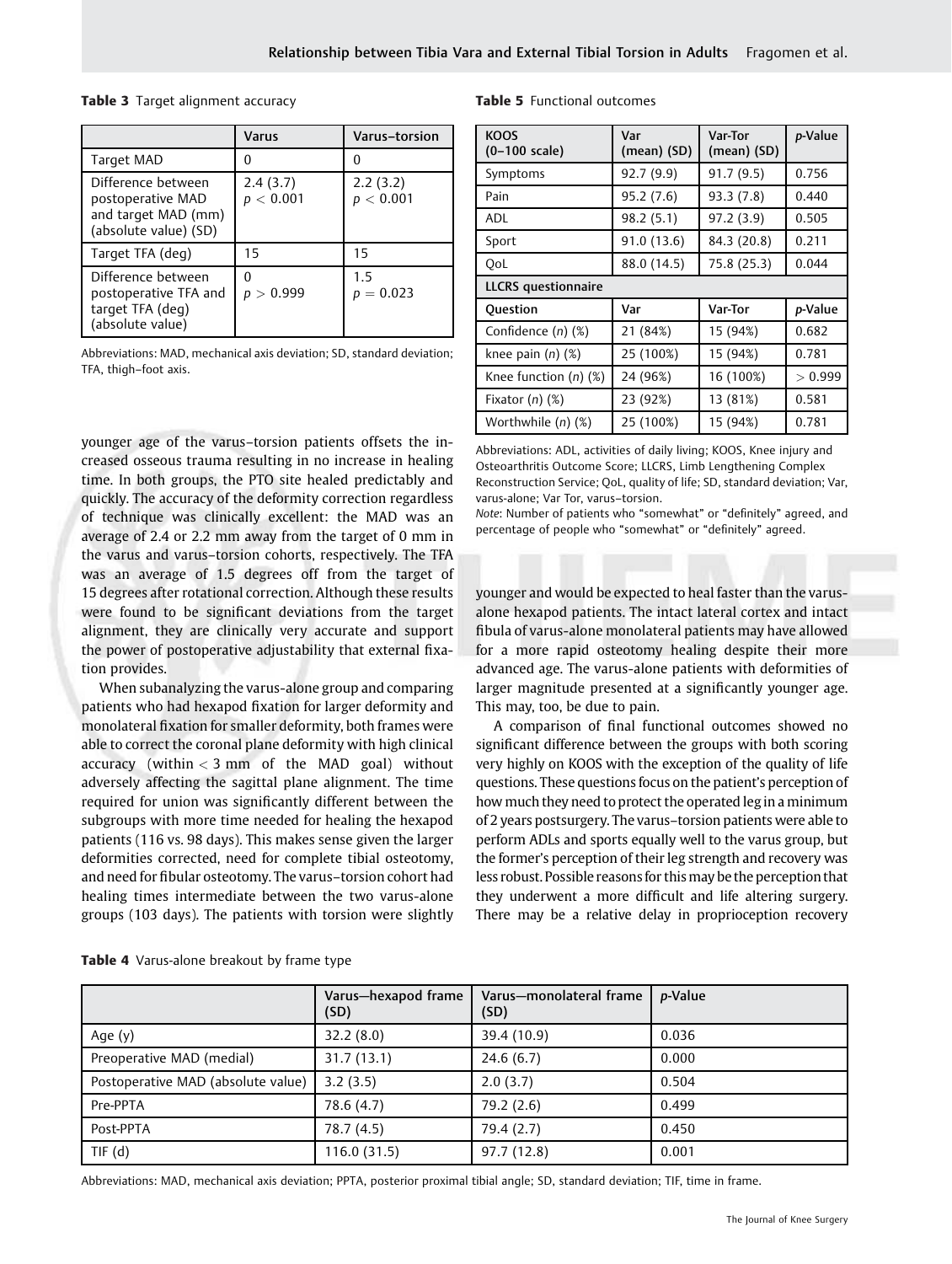Table 6 Complications

|                      | Varus | Varus-torsion |
|----------------------|-------|---------------|
| Nonunion             |       |               |
| Unplanned surgery    |       |               |
| Compartment syndrome |       |               |
| <b>DVT</b>           |       |               |
| Total complications  |       |               |

Abbreviation: DVT, deep vein thrombosis.

(specifically, the ability to reorient the brain to the new position of the foot in two planes) due to a large rotational change. In the multivariable regression analysis, gender was not found to be significant variable. The data suggest that advanced age and increased BMI comport higher functional scores, but we believe that the effect sizes were not meaningful enough to draw these conclusions, and age and BMI have no effect on our algorithm for surgical treatment further minimizing the importance of these variables.

Complications from these two surgeries are not common but can be profound. To diagnose compartment syndrome early, patients must be observed for 2 days postsurgery for this potentially devastating condition. Our incidence was 1 out of 138 limbs (0.7%) in this series. One can also perform prophylactic fasciotomies to prevent compartment syndrome, but the benefit of this procedure must be weighed against the risk of symptomatic muscle herniation, superficial peroneal nerve injury, and change in the contour of the leg. The need for peroneal nerve decompression at the time of fasciotomy once a compartment syndrome has been identified is controversial. Gradual stretching of the peroneal nerve from rotational correction of the tibia seems to be very well tolerated. The one case of clumsiness of the foot and leg in our series may have been due to peroneal nerve entrapment at the fibular neck. There may be more cases of subclinical peroneal nerve entrapment that go unrecognized; however, this study shows how most patients return to the same high level of function after surgery without nerve decompression. No one in this series suffered from preoperative patellar instability, and it should be noted that the technique presented, an infratubercle osteotomy, will not deliberately impact patellar malalignment. In patients with patella instability, a tibial tubercle osteotomy with medialization may be needed in a staged setting.<sup>24</sup>

There are many limitations to this retrospective study. The patients are self-selected and may not represent the general population. The majority of the patients studied did not suffer from osteoarthritis. Therefore, the conclusions of this article may not be directly applicable to patients with moderate medial knee osteoarthritis and varus deformity. Treatment was not randomized but was selected based on the deformity recognized preoperatively. The algorithm to treat varus of more than 12 degrees with circular fixation is based on expert opinion not rigorous data analysis. Rotational deformity was measured through physical exam. CT version or X-ray imaging system data may be more accurate.

# Conclusion

Based on the findings of this analysis, the incidence of rotational malalignment with congenital genu varum is close to 50% in patients undergoing surgical realignment. The recognition of this common association with tibial torsion deformity, particularly external torsion, may allow for further insights into the role of rotation in varus deformity-related knee pathology and treatment. The correction of both tibial torsional deformity and varus simultaneously with external fixation and gradual adjustments can yield excellent results. Patients can expect nearly identical outcomes from this surgery when compared with varus-alone deformity correction.

Conflict of Interest None.

#### References

- 1 Mootanah R, Imhauser CW, Reisse F, et al. Development and validation of a computational model of the knee joint for the evaluation of surgical treatments for osteoarthritis. Comput Methods Biomech Biomed Engin 2014;17(13):1502–1517
- 2 Matsumoto T, Hashimura M, Takayama K, et al. A radiographic analysis of alignment of the lower extremities–initiation and progression of varus-type knee osteoarthritis. Osteoarthritis Cartilage 2015;23(02):217–223
- 3 Asik M, Sen C, Kilic B, Goksan SB, Ciftci F, Taser OF. High tibial osteotomy with Puddu plate for the treatment of varus gonarthrosis. Knee Surg Sports Traumatol Arthrosc 2006;14(10):948–954
- 4 Chiang H, Hsu HC, Jiang CC. Dome-shaped high tibial osteotomy: a long-term follow-up study. J Formos Med Assoc 2006;105(03): 214–219
- 5 Ashfaq K, Fragomen AT, Nguyen JT, Rozbruch SR. Correction of proximal tibia varus with external fixation. J Knee Surg 2012; 25(05):375–384
- 6 Kawoosa AA, Wani IH, Dar FA, Sultan A, Qazi M, Halwai MA. Deformity correction about knee with Ilizarov technique: accuracy of correction and effectiveness of gradual distraction after conventional straight cut osteotomy. Ortop Traumatol Rehabil 2015;17(06):587–592
- 7 El-Azab HM, Morgenstern M, Ahrens P, Schuster T, Imhoff AB, Lorenz SG. Limb alignment after open-wedge high tibial osteotomy and its effect on the clinical outcome. Orthopedics 2011; 34(10):e622–e628
- 8 Fouilleron N, Marchetti E, Autissier G, Gougeon F, Migaud H, Girard J. Proximal tibial derotation osteotomy for torsional tibial deformities generating patello-femoral disorders. Orthop Traumatol Surg Res 2010;96(07):785–792
- 9 Weinberg DS, Park PJ, Liu RW. Association between tibial malunion deformity parameters and degenerative hip and knee disease. J Orthop Trauma 2016;30(09):510–515
- 10 Erschbamer M, Gerhard P, Klima H, Ellenrieder B, Zdenek-Lehnen K, Giesinger K. Distal tibial derotational osteotomy with external fixation to treat torsional deformities: a review of 71 cases. J Pediatr Orthop B 2017;26(02):179–183
- 11 Rozbruch SR, Fragomen AT, Ilizarov S. Correction of tibial deformity with use of the Ilizarov-Taylor Spatial Frame. J Bone Joint Surg Am 2006;88(Suppl 4):156–174
- 12 Kellgren JH, Lawrence JS. Radiological assessment of osteoarthrosis. Ann Rheum Dis 1957;16(04):494–502
- 13 Paley D, Tetsworth K. Mechanical axis deviation of the lower limbs. Preoperative planning of uniapical angular deformities of the tibia or femur. Clin Orthop Relat Res 1992;(280):48–64